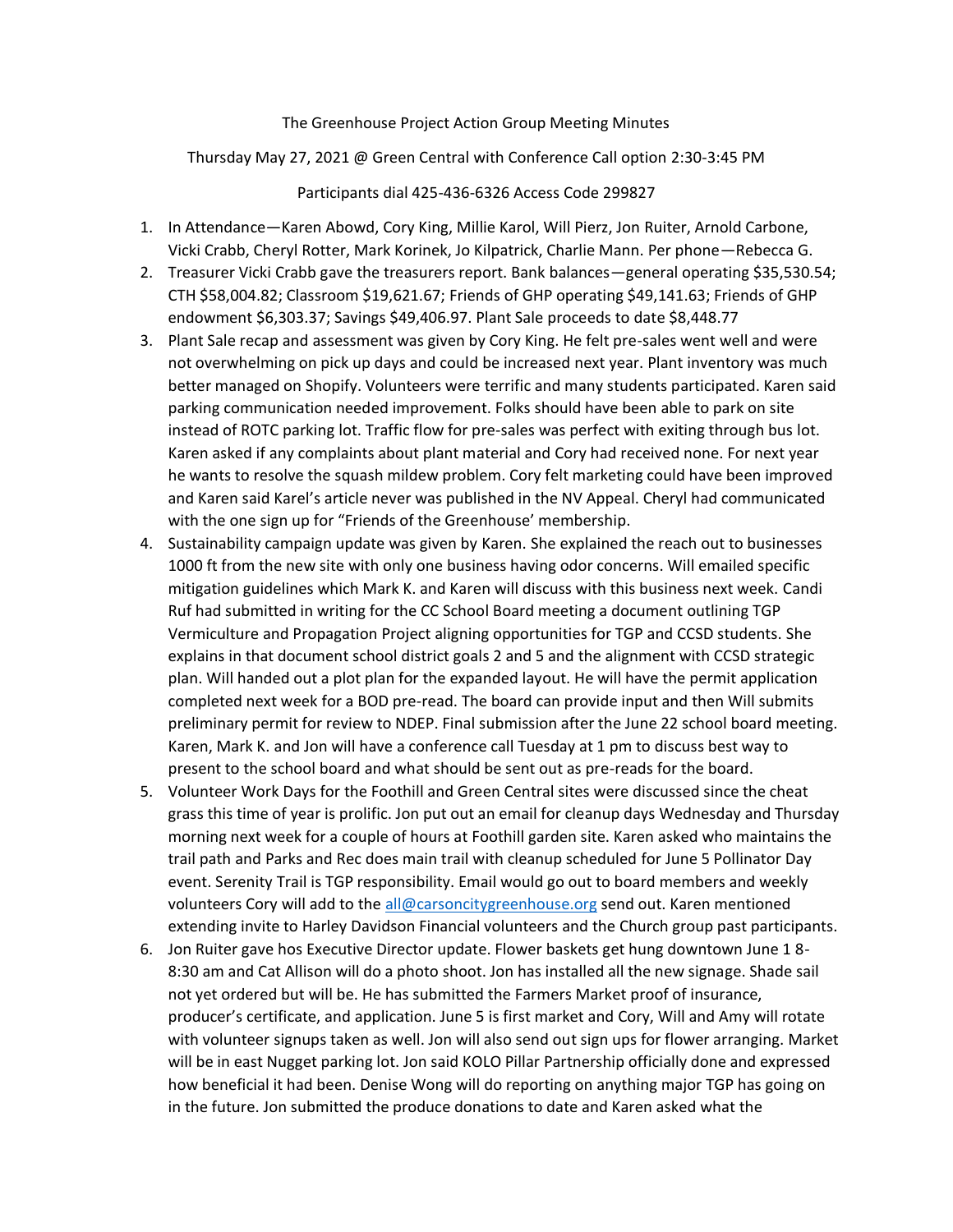projections were for production and donation. Will is on target for 1,000 to 1,100 lbs. Cor is working on his estimates and will have them for the board meeting. He said it will not be on the high side and Karen brought up crop rotation and that nutrition not weight is what needs to be considered. Arnold stated he will have produce to donate for TGP distribution as well. Jon shared the NV Energy recognition plaque he had just received for the upcoming NV Energy tour.

- 7. Cory gave the Greenhouse Manager update. Trisha/AmeriCorps finished her second term. Rebecca from CHS will return for summer internship and Cory will have a couple of short termers as well. Only 2 more AG classes for this semester and AP Environmental Science was out for tours. Lee Conley and EVMS are coordinating with TGP on a CTE Ag program. Mark K commented as did Charlie Mann on how great it is to have sustainability taught now in Middle School and what a great feed in this is to TGP program. Cory said the new hoop house will increase production capability and he is currently finishing up irrigation. He will be putting out a summer schedule for volunteer opportunities.
- 8. Will gave the Assistant Greenhouse Manager update. 250 lbs. of potatoes plus beans and corn in the ground. Gopher snakes and hawks seem to be helping with squirrel population. Fruit trees and vines look great and only 2 grapes did not make it. Just donated lettuce, radishes and beets. Currently has peppers in the hoop house. He discussed with Mark Korinek the amount of green prep waste the schools will provide so he can do his calculations for the NDEP permit. Cory suggested an option be provided for drop off or pickup on a 3-5 day rotation from the schools for the Vermiculture Program.
- 9. Charlie Mann and Rebecca tag teamed on the AG update. End of year banquet just held. 7 officers most of whom are sophomores and freshmen were elected. At the recent NV Junior Livestock Show one student will go on to Nashville to compete and had a grand champion dairy cow. June 22 is summer leadership camp and junior officers will attend using TGP funds. Charlie reported on awardees with Lander Smith getting many. Rebecca will be the lead advisor for the next 2 years. Charlie emphasized the EVMS AG Ventures is growing the AG curriculum and thanked TGP for getting this going in 2009. Rebecca outlined schedules including 2 AG2 classes, 2 AG1 classes, several AG Mechanics classes and 3 intro to AG classes. Charlie and Rebecca will do professional training this summer again utilizing funds TGP provides with their lease payment to the CCSD. 6 Greenhouse Management students got 100% pass rate on their recent certification exam.
- 10. June 17 is deadline for the newsletter and Cheryl said Lucy will submit a piece as a board member and Jon and Will also will do submissions.
- 11. Cheryl was so kind as to distribute a recognition memento to past board members that she had made. She also discussed insurance, workers comp and other clarifications she had discussed with Bibee and Assoc/Wanetta. She asked Arnold to specifically outline his needs for TGP staff, volunteers and AmeriCorps to help with growing/harvesting produce for TGP donation distribution. Jo suggested a liability waiver be signed by participants as an added protection which Jon will get to Arnold since we use it for gleaning volunteers. Cheryl will get further insurance clarification from TGP provider.
- 12. Next meeting Thursday June 24, 2021 @ 2:30 PM @ Green Central with call in option.
- 13. Meeting adjourned at 3:45 PM